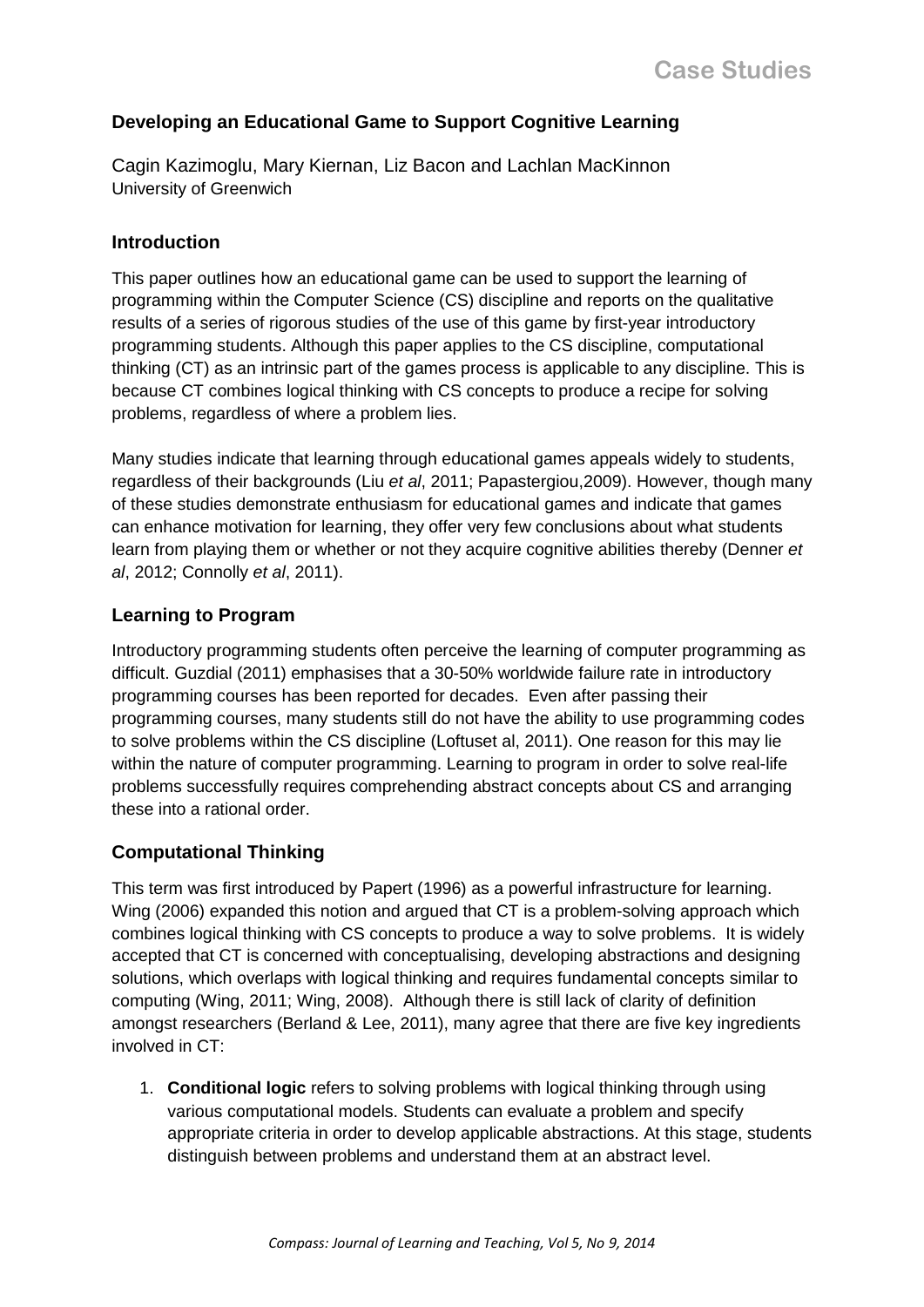- 2. **Building algorithms** involves the construction of step-by-step procedures for solving a particular problem and developing abstractions robust enough to be reused to solve similar problems.
- 3. **Debugging** is the analysis of problems and errors in logic or activities. At this stage, students receive feedback on their algorithms and evaluate them accordingly.
- 4. **Simulation** is the demonstration of algorithms and involves designing and implementing models on the computer, based on the built algorithm(s). At this stage, students design or run models as test beds, to make decisions about which circumstances to consider when completing their abstraction.
- 5. **Socialising** refers to coordination, cooperation and/or competition during the stages of problem solving, algorithm building, debugging and simulation. It is reported that socialising is one distinct feature of CT that distinguishes it from traditional computer programming, as this characteristic allows brainstorming, assessment of incidents and strategy development among multiple parties.

# **Game-Based Learning (GBL)**

According to the large survey study undertaken by the Interactive Games Association (2012), the top two reasons why people play games are: a) despite being challenging, playing games is an entertaining activity; b) games provide meaningful feedback that engages and motivates players to continue to play. The survey results also show that many players spend considerable time playing games and they also demonstrate systematic plans to overcome certain challenges during their game-play, even when they do not do well in the game.

As games are immersive environments, it is imperative to harness this energy into learning for educational purposes, particularly in the practice of CT, so that students will be able to transfer knowledge and skills acquired from games to other problems they encounter when learning computer programming (Kumar & Sharwood, 2007).



*Figure 1: Interaction - Feedback Loop Model (IFLM) for Games Based Learning*

*Compass: Journal of Learning and Teaching, Vol 5, No 9, 2014*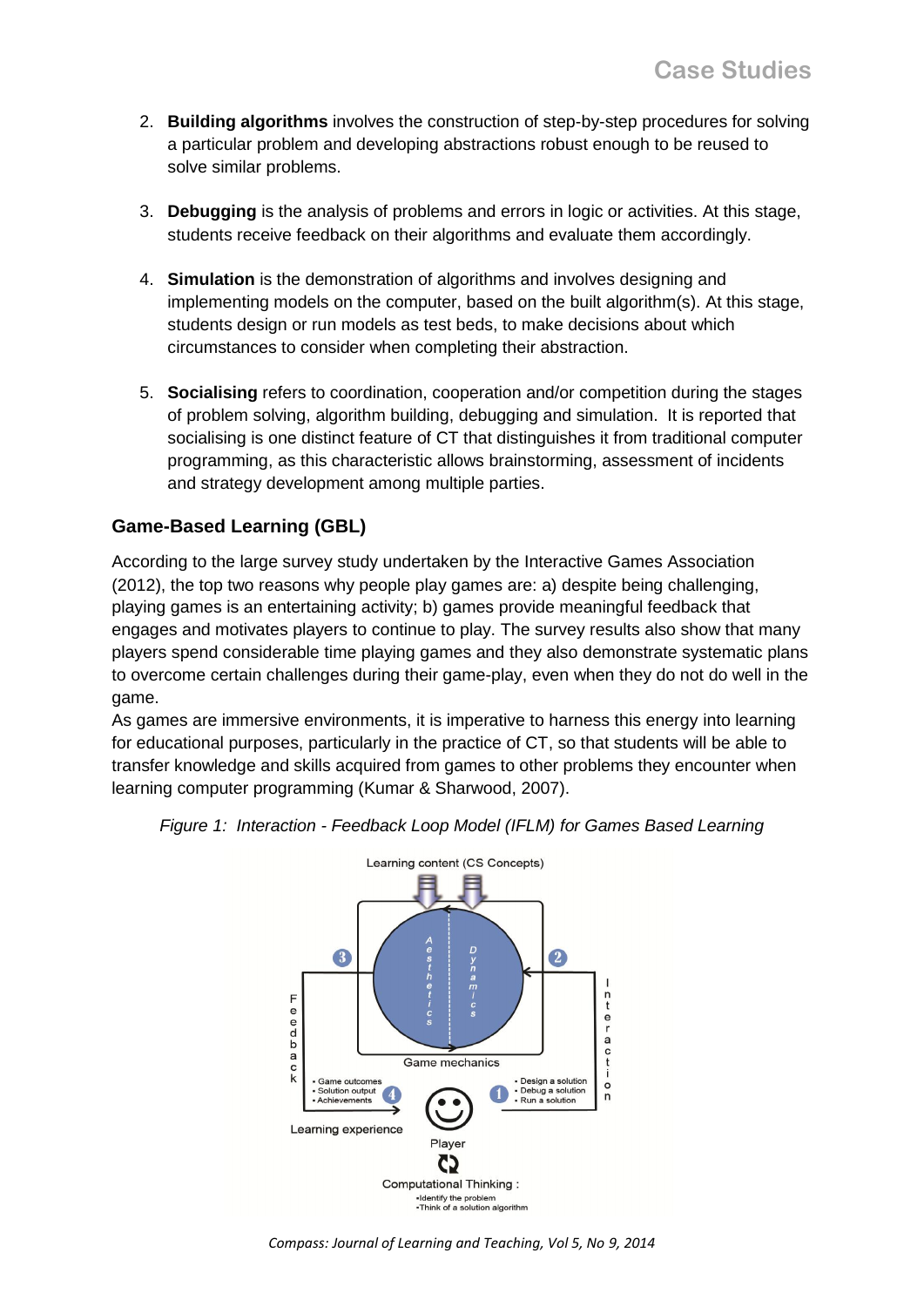In Figure 1, we developed the *Interaction-Feedback Loop* Model (IFLM) that builds on the work of Garris *et al* (2002) and is proposed as a way to address the flaws of their *inputprocess-output* model. The crucial difference is that in the IFLM the learning material is an integral part of aesthetics, dynamics and game mechanism, rather than being overlaid on top of the game-play. Thus, we argue that the IFLM was explicitly designed to develop CT skills within a cyclic mechanism and, as players interact within the game and demonstrate good game-play, they also develop their skills in computational thinking through a constructivist approach to learning.

## **Research Vehicle**

In order to test the IFLM*,* a game prototype named *Program Your Robot* [\(http://www.programyourrobot.com/\)](http://www.programyourrobot.com/) (Figure 2) was built, in which the previously-identified CT characteristics (except socialisation, which has still to be fully implemented) were blended into a puzzle-solving game. *Program your robot* was designed to achieve two important goals: firstly, to develop a framework that would allow players to practise their skills and abilities in CT, even with little or no programming background; secondly, to support the learning of procedural and applied knowledge for a limited number of key introductory computer-programming constructs. The theme of the game is to help a robot to escape from a grid platform by reaching the teleport square which will take players to the next level in the game. There are six levels in the current version of the game, each more difficult than the previous.





The game provides both *formative* and *summative* feedback to evaluate students' learning progress. Whilst *formative feedback* provides suggestions based on student actions, allowing them to try different solutions and to understand the problem at a deeper level, *summative feedback* rewards students for achieving their goals through an integrated reward system of achievements and high scores.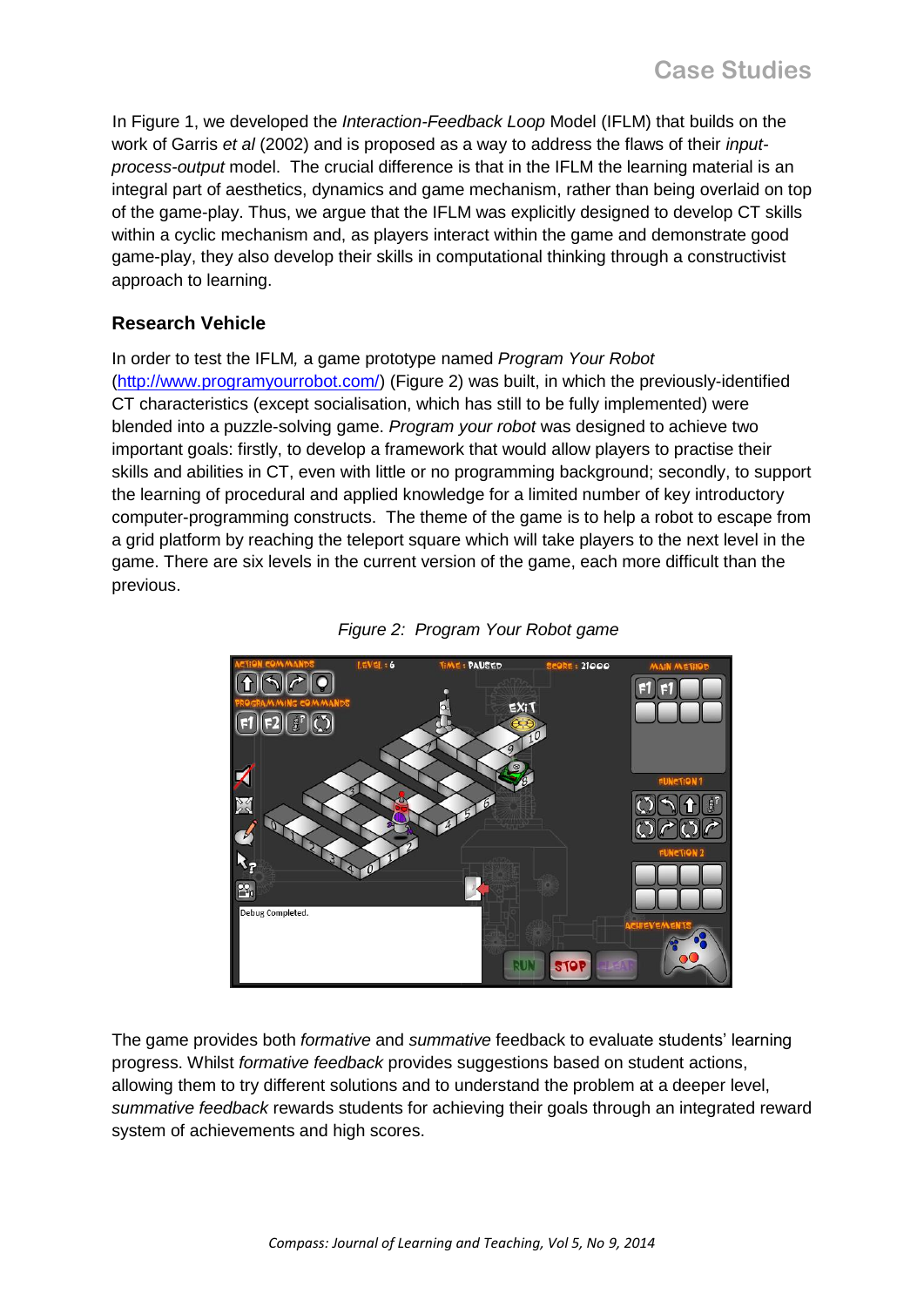# **Associating game-play with Computational Thinking**

Four out of the five cognitive skills characterising CT can be practised during the game-play in *Program Your Robot*. The game was not explicitly designed to encourage the remaining CT skill of *socialising* because it was primarily aimed to encourage the development of individual cognitive abilities to support the learning of computer programming. Nevertheless, a limited level of *socialising* can happen indirectly through the reward systems integrated into the game. For those players who want to have additional challenges, a high score list has been designed, to which advanced players can submit their scores and share them with other players. Table 1 shows a set of game activities and describes how students can develop their skills in CT through game-play and, more specifically, through playing *Program Your Robot*.

| <b>Task</b>                                             | <b>Associated CT</b><br>skill category | <b>Game activity</b>                                                                                                                                                                         | Rationale of the skill category                                                                                                                                                                                                                                     |
|---------------------------------------------------------|----------------------------------------|----------------------------------------------------------------------------------------------------------------------------------------------------------------------------------------------|---------------------------------------------------------------------------------------------------------------------------------------------------------------------------------------------------------------------------------------------------------------------|
| <b>Problem</b><br>identification and<br>decomposition   | <b>Problem Solving</b>                 | Help the robot to reach the<br>teleporter. Activate robot's light<br>when robot stands on the<br>teleporter.                                                                                 | CT is described as a problem-solving<br>approach in various studies (Guzdial<br>2008; Wing, 2006). In conjunction with<br>this, Schell (2008) explains the idea of<br>what a game is: "a problem-solving<br>activity, approached with a playful<br>attitude."       |
| <b>Creating efficient</b><br>and repeatable<br>patterns | <b>Building</b><br><b>Algorithms</b>   | Create a solution algorithm to<br>complete all levels with as few<br>slots as possible. Use functions<br>to create repeatable patterns.                                                      | Perkovic et al (2010) describe<br>computation as "the execution of<br>algorithms that go through a series of<br>stages until a final state is reached."                                                                                                             |
| <b>Practising</b><br>the<br>debug-mode                  | <b>Debugging</b>                       | Press the debug button to<br>monitor your solution algorithm to<br>detect any potential errors in your<br>logic.                                                                             | Wing (2006) describes "debugging" as<br>an essential component of both CT and<br>programming.                                                                                                                                                                       |
| <b>Practising the run-</b><br>time mode                 | <b>Simulation</b>                      | Observe the movements of your<br>robot during the run-time. Can<br>you follow your solution<br>algorithm? Do you observe the<br>expected behaviours?                                         | Moursund (2009) reports that "the<br>underlying idea in computational<br>thinking is developing models and<br>simulations of problems."                                                                                                                             |
| <b>Brainstorming</b>                                    | Socialising                            | Examine the winning strategies of<br>other players. Compare their<br>solutions with yours. What<br>advice would you give yourself<br>and to them for scoring better in<br>the game? Discuss. | Berland & Lee (2011) refer to the social<br>perspective of CT as "distributed<br>computation in which different pieces of<br>information or logic are contributed by<br>different players during the process of<br>debugging, simulation or algorithm<br>building." |

*Table 1: Examples of game activities associated with various categories of CT*

## **Experimental Studies**

Two different rigorous studies were designed for first-year introductory programming students, in order to establish a systematic and structured evaluation of *Program Your Robot*  and the underlying game model. Over 200 students from two different countries participated in this research and in this paper we share a sample of the qualitative feedback obtained from the studies in relation to the five main characteristics of CT. Student quotes are cited below to demonstrate the flow of game activities relating to the computational thinking stages from the game description.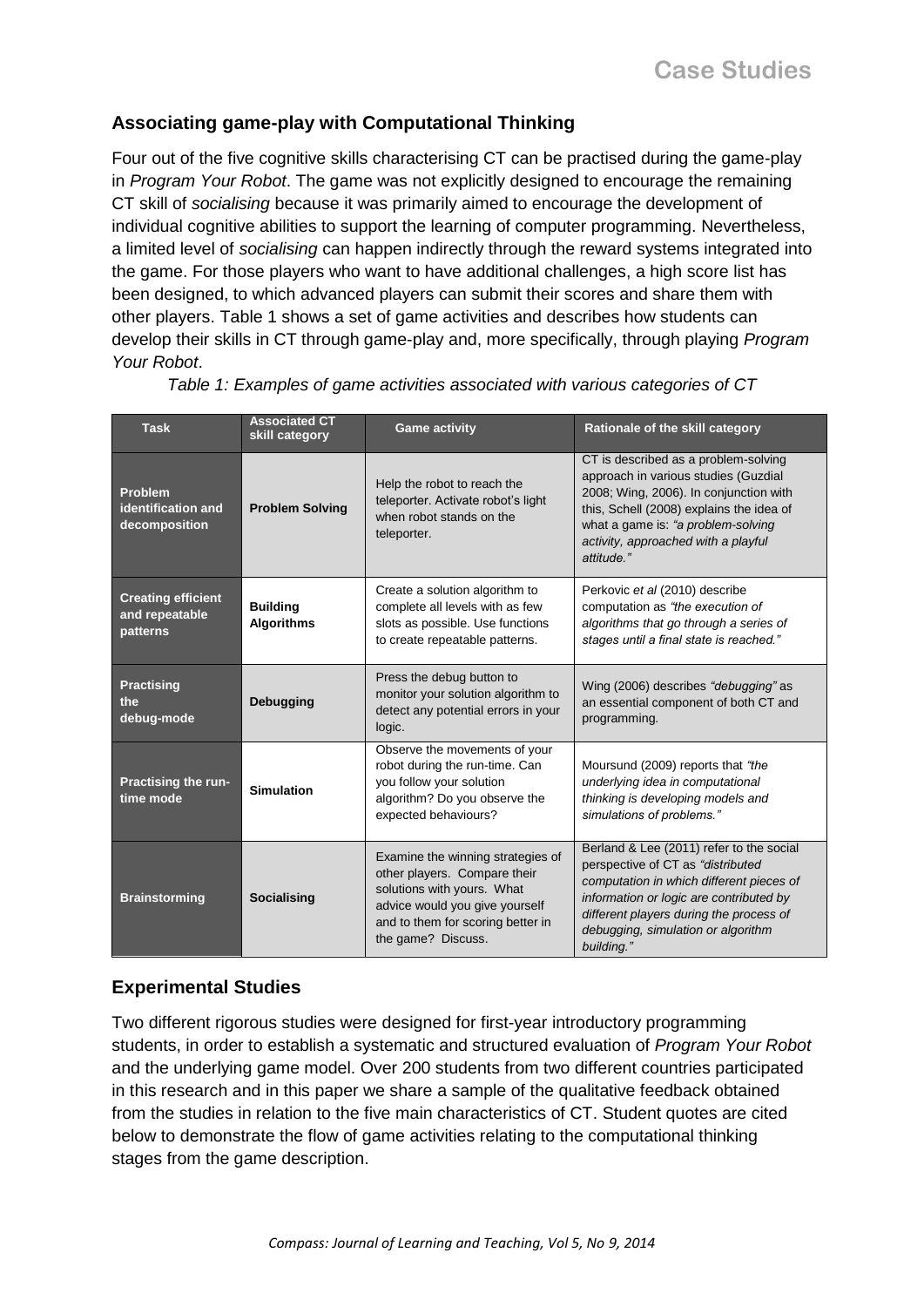### **Associated computational thinking skill: conditional logic**

Student 1: *"I tried all sort of tricks using decision making instruction but I failed going any further than level 4 probably because of my poor problem solving skills . Nonetheless, it*  was good fun crossing the first 3 levels. I liked the fact that the further I was going the more *sense it was making."*

Student 2: *"I enjoyed playing the game and it enhanced my knowledge towards methods and how to call declared functions. Overall, I thought the game encourages you to think logically and was really entertaining at the same time."*

### **Associated computational thinking skill: building algorithm**

*Student 3: "The game is very well designed and it is one of the games which need a lot of thinking. I got total score of 30750. I didn't experience any errors while finishing this game and it was very easy. In my point of view this game was really good to introduce the fun of programming to students who want to study programming."*

### **Associated computational thinking skill: debugging**

*Student 4: "I found the debug button useful because it provides messages when I forgot to call a function. However, when I ran the debug mode it didn't find an error or tell me that I have missed the lights or I could not progress until I have done it."*

### **Associated computational thinking skill: simulation**

Student 5: *"The game is very well thought out, for example, the demonstration of decision making logic through an if statement was a well thought out example, and the graphical demonstration of this concept is quite creative."*

Student 6: *"I thought that the whole idea behind the game is a good one and I found that using it was quite enjoyable because it included one of the very fundamental premises for teaching programming which is motivating students to continue through regular reward for accomplishment."*

### **Associated computational thinking skill: socialising**

Student 7: *"The game needs a high score page to reward people who use guile and don't rush through the screen. Nonetheless, I enjoyed playing it because I competed against a friend of mine."*

None of the participants stated that they experienced a crash in the game. However, some participants reported bugs (i.e. degraded performance and quality in the game) and almost all of them provided constructive feedback regarding the game mechanics and user interface. Some of these suggestions are cited below:

Student 8: *"It is not clear you need to activate the lights at the end of the run, if you run debug mode it doesn't find an error or tell you that you have missed the lights."*

Student 9: *"The game has an auto save system which is impressive but it doesn't notify*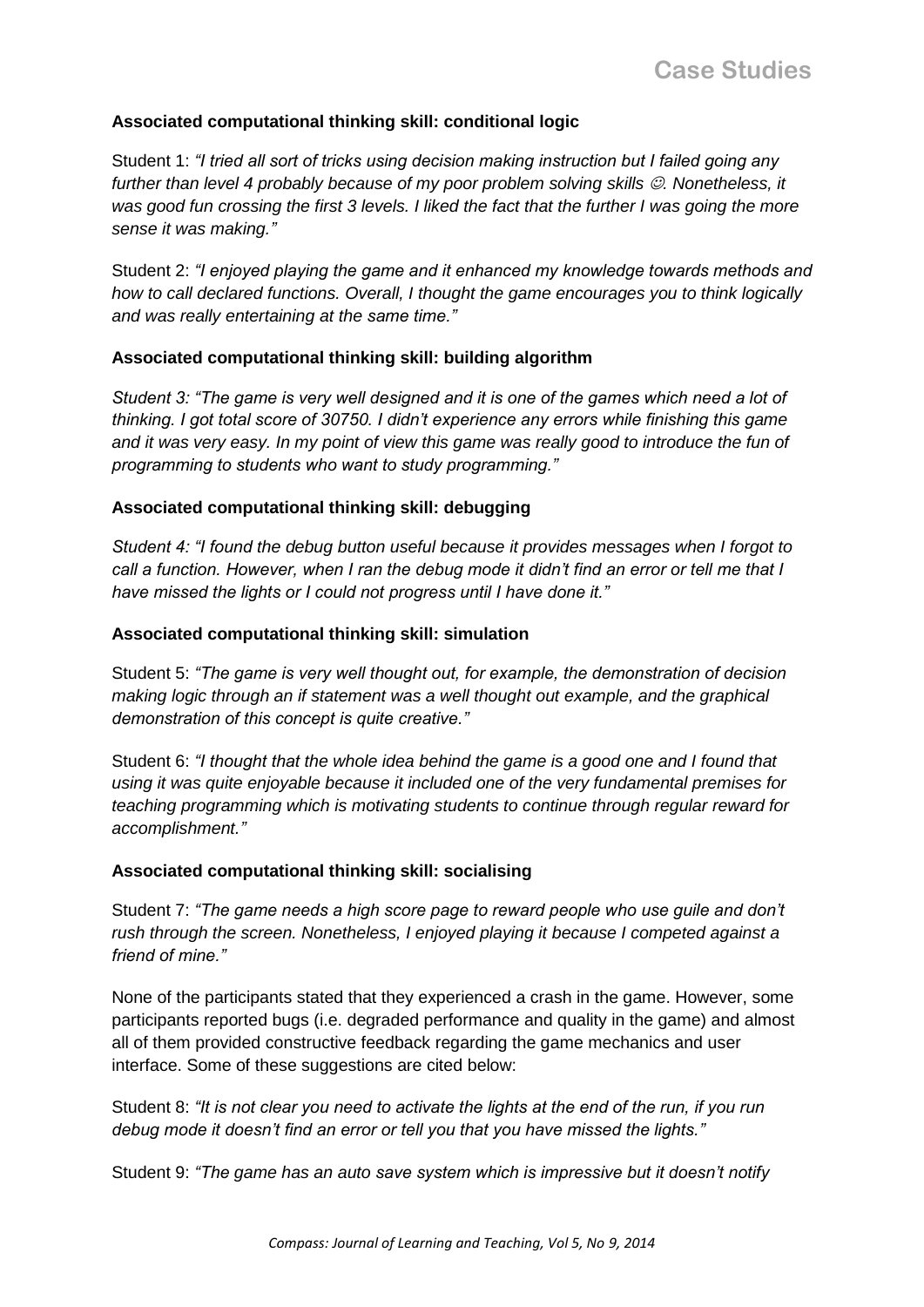*users of [sic] such a system exist."*

Student 10: *"I have completed all levels in the game. I did not encounter any problems but I*  found the game interface quite complex and overly done. As the game went on, it became *more complex but I managed to understand the concept behind it."*

### **Conclusion and Future Work**

The qualitative feedback gathered from the studies provided strong evidence that *Program Your Robot* has the potential to enhance the computational thinking skills of students who are learning introductory programming. Many participants provided a critical evaluation of the game and their comments provided strong qualitative evidence to support the conclusion that using *Program Your Robot* does provide a motivational route for practising computerprogramming constructs and that the progressively more complex levels made them use CT skills to solve the problem. The research presented here is being statistically analysed and quantitative results of three empirical studies will be published in the near future.

Currently, the *Interaction-Feedback Loop Model* (IFLM) has been utilised to develop CT skills within the Computer Science discipline; however, an important area of future work is to ascertain if this model could be used to develop CT skills in students from other disciplines.

Finally, *Program Your Robot* was not designed to measure the social aspect of CT. Possible future work could explore how an explicitly-socialised game-experience could have impact upon students' learning progress. One strategy for doing this would be to adapt *Program Your Robot* into one of the social networks (Facebook, Google+). By this means, the social aspect of learning and how it affects the learning of computer-programming constructs might be investigated at the CT level.

### **References**

Berland, M., & Lee, V. R. (2011). Collaborative strategic board games as a site for distributed computational thinking. *International Journal of Game-Based Learning*, 1(2), 65.

Connolly, T. M., Stansfield, M., & Hainey, T. (2011). An alternate reality game for language learning: ARGuing for multilingual motivation. *Computers & Education*, 57(1), 1389-1415.

Denner, J., Werner, L., & Ortiz, E. (2012). Computer games created by middle school girls: Can they be used to measure understanding of computer science concepts? *Computers & Education*, 58(1), 240-249.

Garris, R., Ahlers, R., & Driskell, J. E. (2002). Games, motivation, and learning: A research and practice model. *Simulation & gaming*, 33(4), 441-467.

Guzdial, M. (2011). *A Definition of Computational Thinking from Jeannette Wing*. Available at: [http://computinged.wordpress.com/2011/03/22/a-definition-of-computational-thinking](http://computinged.wordpress.com/2011/03/22/a-definition-of-computational-thinking-from-jeanette-wing/)[from-jeanette-wing/](http://computinged.wordpress.com/2011/03/22/a-definition-of-computational-thinking-from-jeanette-wing/) (last access: October, 2013).

Interactive Games Association, 2012, Available at: [www.theesa.com/facts/pdfs/esa\\_ef\\_2012.pdf](http://www.theesa.com/facts/pdfs/esa_ef_2012.pdf) (last access: October, 2013)